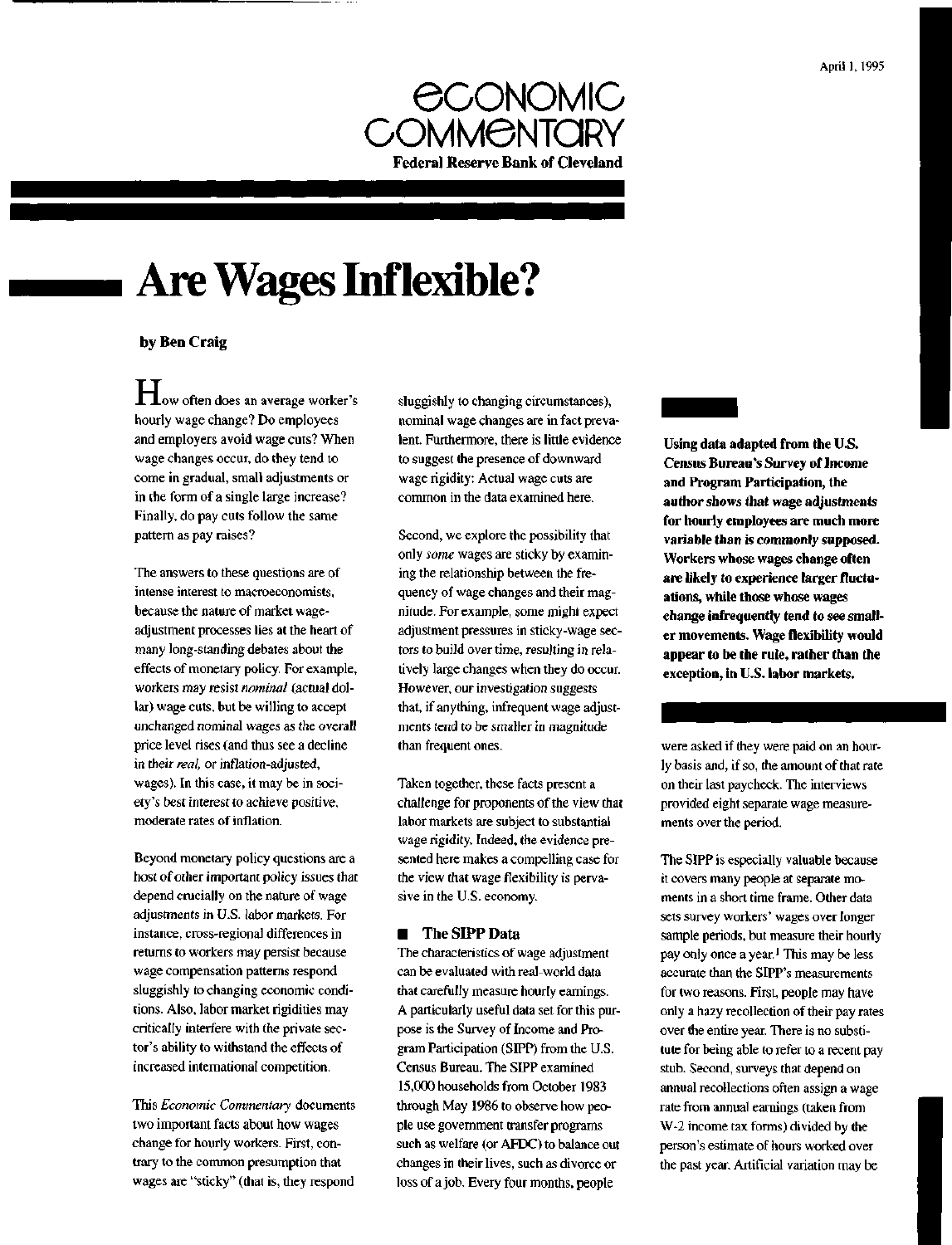introduced into constant annual salaries as people report different hours worked from year to year. This estimate also might change from year to year even if the hours worked did not.

From the 15,000 original households chosen for the SIPP survey, we developed a sample that isolated wage changes for hourly employees. We excluded salaried workers and those paid on commission, and removed anyone not continuously employed with the same firm for the entire period because of layoff, job switch, or retirement. Finally, we included only those workers who responded to all eight interview cycles in the survey, leaving us with a final sample of 2,700 people who reported an hourly wage for all eight measurements.<sup>2</sup>

Because salaried workers are excluded, this sample does not a represent a "snapshot" of the U.S. labor force. A person on salary is more likely to be older, to have less variability in earnings, and to be better educated (and thus able to negotiate a steadier income) than the hourly wage earners represented in our sample. Further, by excluding people who were not continuously employed during the two years of the SIPP interviews, we may have left out people who had sticky wages, but were laid off during some portion of this period because of their sticky wages. However, the wage measurements for the SIPP sample are much closer to the actual hourly price of labor than are the usual measures of annual earnings divided by a guess at annual hours.

■ Are Wage Changes Infrequent?

Table 1 indicates the percentage of workers in the sample who experienced nominal wage changes (out of a possible seven changes) during the eight interview cycles. For example, the third column (labeled column 2) identifies people whose wages changed twice over the sample period. The bottom row of this column tells us that 8.1 percent of the sample experienced a total of two changes. The other entries in the column break down this percentage according to the number of negative wage changes: 6 percent of the sample experienced two

# TABLE 1 PERCENTAGE OF PEOPLE EXPERIENCING NOMINAL WAGE CHANGES, OCT. 1983-MAY 1986

|                                        | <b>Total Wage Changes</b> |     |     |      |      |      |      |      | Total                             |
|----------------------------------------|---------------------------|-----|-----|------|------|------|------|------|-----------------------------------|
| <b>Negative</b><br><b>Wage Changes</b> | 0                         | ı   | 2   | 3    | 4    | 5    | 6    | 7    | <b>Negative</b><br><b>Changes</b> |
| 0                                      | 1.4                       | 2.4 | 6.0 | 5.3  | 3.5  | 2.2  | 0.9  | 0.4  | 22.0                              |
| 1                                      |                           | 0.5 | 2.0 | 5.0  | 7.2  | 7.6  | 4.2  | 1.5  | 27.9                              |
| 2                                      |                           |     | 0.2 | 0.9  | 4.3  | 7.2  | 8.4  | 5.2  | 26.2                              |
| 3                                      |                           |     |     | 0.0  | 0.4  | 2.3  | 6.8  | 8.0  | 17.4                              |
| 4                                      |                           |     |     |      | 0.0  | 0.1  | 1.6  | 3.9  | 5.6                               |
| 5                                      |                           |     |     |      |      | 0.0  | 0.1  | 0.7  | 0.8                               |
| 6                                      |                           |     |     |      |      |      | 0.0  | 0.0  | 0.0                               |
| <b>Total</b>                           | 1.4                       | 2.9 | 8.1 | 11.2 | 15.4 | 19.3 | 22.0 | 19.7 | 100.0                             |

**SOURCE:** Author's calculations from the SIPP. Numbers may not add up exactly because of rounding error.

positive wage changes, 2 percent saw one negative and one positive change, and only 0.2 percent had two changes that were both negative.

The far right column summarizes the share of the sample that experienced negative wage changes. For example, because the first row of the table pertains to individuals who had no negative changes, the first entry in the last column tells us that 22 percent of the sample experienced no negative adjustments in their nominal pay over the sample period.

More than three-quarters of the sample had their wages change four or more times over the two-and-a-half-year span. For those who think wages are sticky, this may seem like an astounding amount of variation. Equally surprising is that half of the sample shows two or more *declines* in wages during this period. This is especially interesting because the sample covers October 1983 to May 1986—the middle of the longest postwar economic expansion in U.S. history.

A tiny fraction (less than 1 percent of those with negative wage changes) saw only negative changes. In other words, a negative wage change for a person almost always occurs in the context of other positive wage changes. Even the small number of respondents who reported only negative wage changes experienced two or fewer changes during this

period. This is consistent with the view that wage changes are somewhat independent from period to period. Incurring a pay cut is a bit like throwing a fair die and getting a six. If the die is thrown seven times, many people will get at least one six. Fewer than one in 100,000 will roll seven consecutive sixes.<sup>3</sup>

## **E** Are Wage Changes Like Earthquakes?

Perhaps variations in the nature and degree of wage stickiness in various occupations might explain differences in the number of wage changes observed in this sample. If we accept this image of a sticky wage, then a wage behaves somewhat like a geological fault. Pressure builds up along the fault until the earth can no longer hold it back, and the fault snaps to a new equilibrium level. The "stickier" the fault, the more violent the eventual earthquake.

In the case of a sticky wage, wages with fewer changes should experience more violent motion when they are finally forced to change. Wages that change often should vary only a little each time. In this case, they are like "slippery" faults with many mild earthquakes. The result of this image is that fewer wage changes imply a large wage change if people remain in the same job.<sup>4</sup>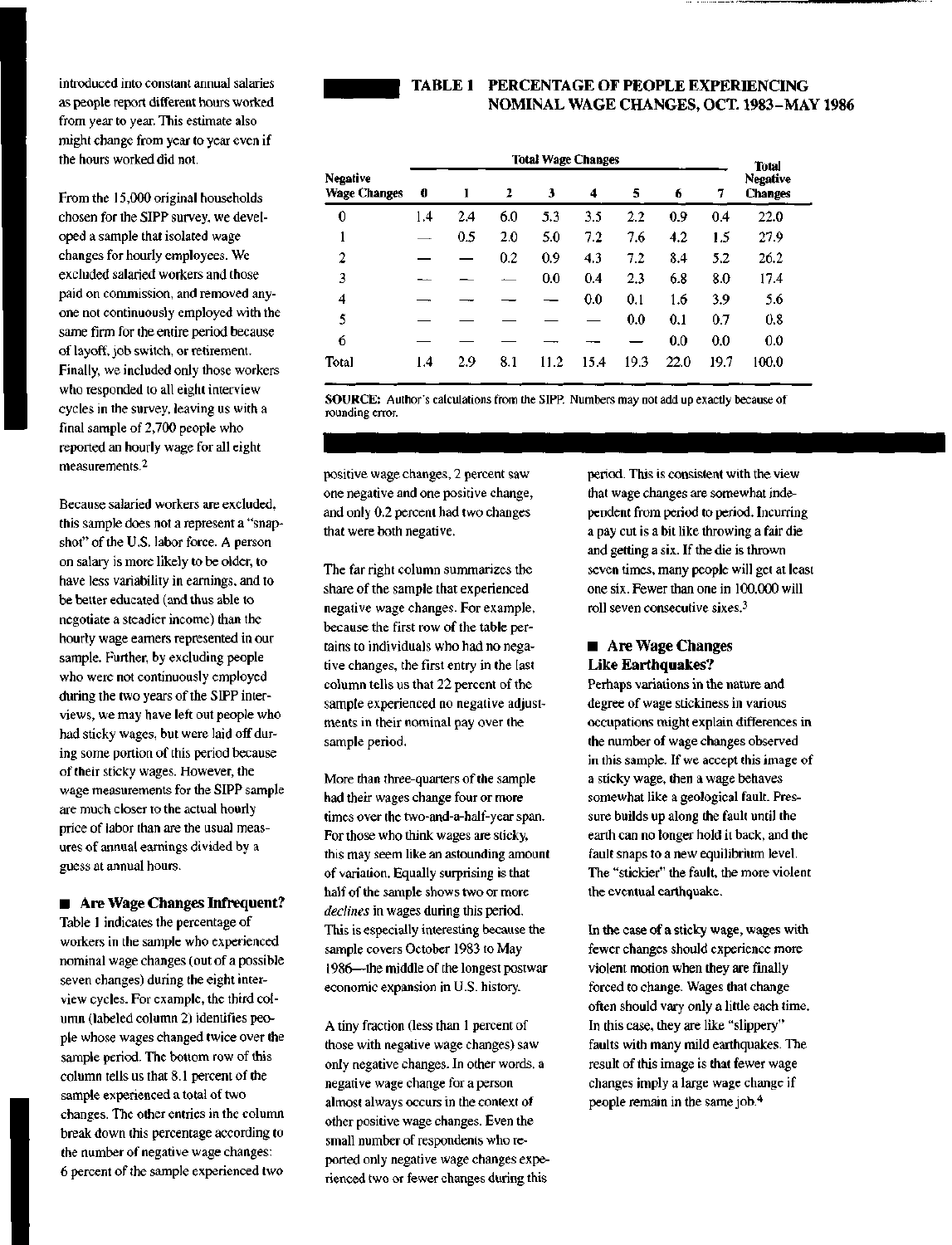# FIGURE 1 SIZE OF A SINGLE WAGE CHANGE FOR FREQUENT AND INFREQUENT WAGE FLUCTUATIONS



**SOURCE:** Author's calculations from the SIPP, October 1983-May 1986.

We examine whether this implication of the sticky-wage scenario is evident in our sample in figure 1, which shows the frequency of the percentage wage change for those who experienced one or two changes (mauve bars) and for those who experienced six changes (blue bars).<sup>5</sup> If the sticky-wage hypothesis is true, the blue bars should be clustered around zero, indicating small percentage wage changes for people with frequent pay adjustments. In other words, people with many wage changes would reach their final wage after a series of small movements. The mauve bars, associated with workers who experience just a few

adjustments in our sample, should not be clustered around zero, because those with large changes would tend to move in a few large jumps.

As is quickly evident from figure 1, the data do not support this particular image of the sticky wage. People whose wages change often are also more likely to experience larger changes, whether in the form of raises or cuts. On the other hand, people whose wages change infrequently are affected less often, and when their wages move, they do so in smaller amounts.<sup>6</sup>

#### **E** Concluding Remarks

The wage changes in the sample of workers drawn from the SIPP data show much greater variability than is often supposed. Further, because we directly examine intrayear wage changes, our analysis points up much variability that would be disguised in an annual observation. For example, over the two-and-ahalf-year period, less than 10 percent of the observations posted a *net* wage decrease.<sup>7</sup> Only 1.4 percent of our sample experienced no wage changes, but half saw their wages decline two or more times during part of the nation's longest postwar economic expansion.

Fewer wage changes are associated with smaller wage changes, and frequent wage changes are usually accompanied by a greater net change overall. The flexible-wage viewpoint gets strong support from data in which short-run hourly wages are measured precisely.<sup>8</sup>

Many of the stories told about wage stickiness apply precisely to those workers included in the SIPP sample. Workers covered by collective bargaining agreements, for example, are more likely to be hourly wage earners who are included in the sample. Yet, the empirical evidence strongly suggests that wages are flexible. More than 87 percent of the sample experienced three or more wage changes for eight measurements made from October 1983 to May 1986. Wages decreased for more than 87 percent of the workers during the same time. On balance, evidence seems to indicate that substantial flexibility is the rule, rather than the exception.

#### **• Footnotes**

1. For two excellent surveys of recent research on wage stickiness based on annual data (such as the Michigan Panel Study of Income Dynamics), see D. Mitchell, "Keynesian, Old Keynesian, and New Keynesian Wage Nominalism," *Industrial Relations,* vol. 32 (1993), pp. 1-29; and Gary Solon, Robert Barsky, and Jonathan A. Parker, "Measuring the Cyclicality of Real Wages: How Important Is Composition Bias?" *Quarterly Journal of Economics,* vol. 109, no. 1 (February 1994), pp. 1-25.